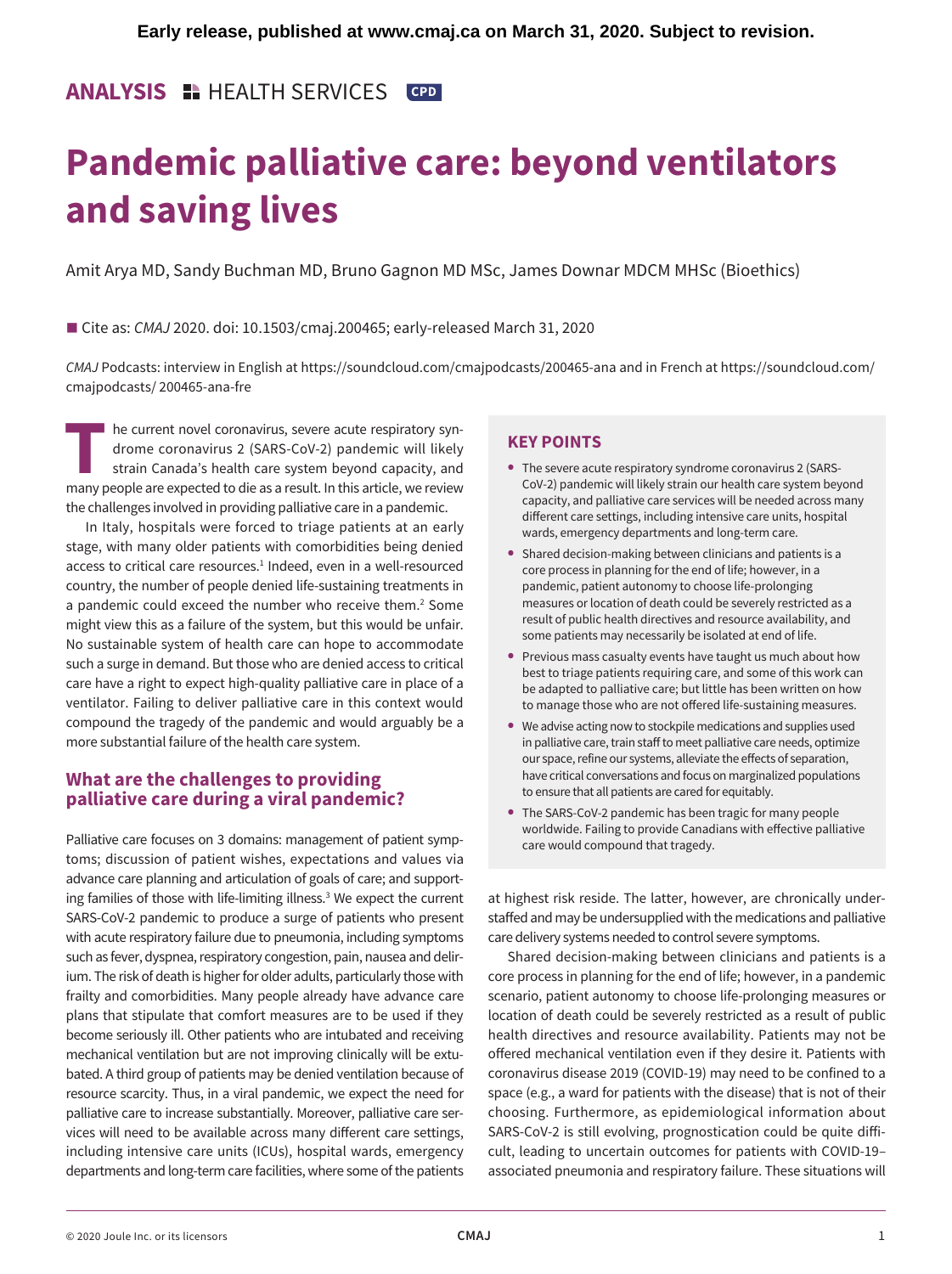## **Box 1: A palliative care pandemic plan for management of coronavirus disease 2019 (COVID-19; updated from Downar and Seccareccia)2**

#### **Stuff**

- **•** Stockpile comfort medications (morphine, haloperidol, midazolam and scopolamine) or symptom management kits, especially in longterm care and community settings
- **•** Suspend regulations that limit the availability and prescription of injectable morphine and hydromorphone
- **•** Stockpile equipment to deliver medications, including subcutaneous cannulae and delivery equipment (e.g., pumps or syringe drivers)
- **•** Stockpile personal protective equipment for palliative care providers in long-term care and community settings

#### **Staff**

- **•** Identify and mobilize all clinicians with palliative care experience
- **•** Provide brief education for front-line providers on symptom management for acute respiratory illness, emphasizing the safety of symptom-targeted opioids as an early option
- **•** Engage allied health to provide emotional support to patients, and grief and bereavement support to family members

#### **Space**

- **•** Optimize the use of beds in hospice and palliative care units, particularly for patients who do not have COVID-19, via direct admission from the emergency department or community
- **•** Identify separate wards and nonclinical areas in acute settings that might be appropriate for those expected to die — essentially palliative care units for patients with COVID-19

#### **Systems**

- **•** Adopt a triage system to determine which patients require specialist palliative care consultation and which patients can be seen virtually
- **•** Maximize the use of telemedicine, both for efficiency and reducing infection
- **•** Develop standardized order sets for acute, long-term care and community settings
- **•** Form palliative care provider "groups" that can provide mutual support and coverage if a provider becomes sick or is overwhelmed

#### **Sedation**

**•** Be prepared to use palliative sedation for symptoms that are refractory to common comfort medications

#### **Separation**

**•** Enable video calling to connect patients with family members who are separated because of travel and visitor restrictions

#### **Communication**

- **•** People with frailty or comorbid illness should update their advance care plans and indicate if they wish to avoid transfers to hospital or critical care in the event of serious illness
- **•** Before the expected surge in patients, providers should review treatment plans when patients with advanced cancer, end-stage organ failure, frailty or dementia are requesting life support or cardiopulmonary resuscitation. These patients are unlikely to survive and recover after an admission to an intensive care unit.

#### **Equity**

- **•** Palliative care providers should pay greater attention to patients who are marginalized. When the health care system is strained, systemic inequity will worsen.
- **•** Protocols for critical care triage may be implemented. Patients who are denied critical care should be the top priority for palliative care. All patients must be cared for.

likely cause considerable distress among patients, families and health care teams.

Patients and families have emotional, psychological, social and spiritual needs, which often are addressed by an interprofessional palliative care team approach involving a physician, nurse, social worker and spiritual care worker. In a pandemic, patients dying of viral pneumonia caused by SARS-CoV-2 may face isolation because of visitor and travel restrictions. Furthermore, overstretched health care teams may be unable to spend time at the bedside or to physically examine patients regularly, which could negatively affect how patients perceive their care.<sup>4,5</sup>

# **What can we learn from previous experiences with providing palliative care during pandemics and other humanitarian emergencies?**

Previous mass casualty events, such as acts of terrorism, natural disasters or epidemics, have so overwhelmed health care systems that they could no longer provide equal access to care. Generally, these situations fall into 1 of 2 categories: "big bang" events such as airplane or train crashes, and "rising tide" incidents such as viral epidemics.6 The main goal of a coordinated response from public health and disaster-planning personnel is (appropriately) saving the maximum number of lives possible. Yet, despite a large body of literature and experience with triage, little has been written on how to manage those who are not offered life-sustaining measures. Indeed, one source of anxiety to both health care providers and members of the public is the concern that triage processes might lead some patients to receive no care at all or perhaps to have their lives ended intentionally without their consent. $2$  This would compound the tragedy of triage in a pandemic — patients are first denied life-sustaining therapy and then they are not provided appropriate symptom control. They die at the wrong time, in the wrong place, and they may get the wrong care. Patients should always have access to highquality palliative care as a basic human right,<sup>7</sup> but, in a triage situation, our obligation to provide palliative care for those denied lifesustaining measures is increased. Past experiences with viral epidemics, such as Ebola virus, severe acute respiratory syndrome (SARS) and HIV, have emphasized the integration of palliative care as an essential part of any health care intervention. $8-10$ 

# **How could palliative care be provided during a pandemic?**

In 2008, the US Task Force on Mass Casualty Critical Care publisheda framework for mass casualty events that comprised "stuff," "staff," "space" and "systems,"11 which was adapted previously to the palliative care context.<sup>2</sup> As experienced palliative care providers, we consider it important to add 4 additional elements: "sedation," "separation," "communication" and "equity" (Box 1).

Stuff refers to medications needed to provide comfort and the means to administer them to a large number of patients. This may be problematic during the SARS-CoV-2 pandemic because regulations in many countries preclude the creation of easily accessible stockpiles of opioids. In addition, long-term care facilities may not have sufficient drugs on hand to treat more than a few patients for a long period, and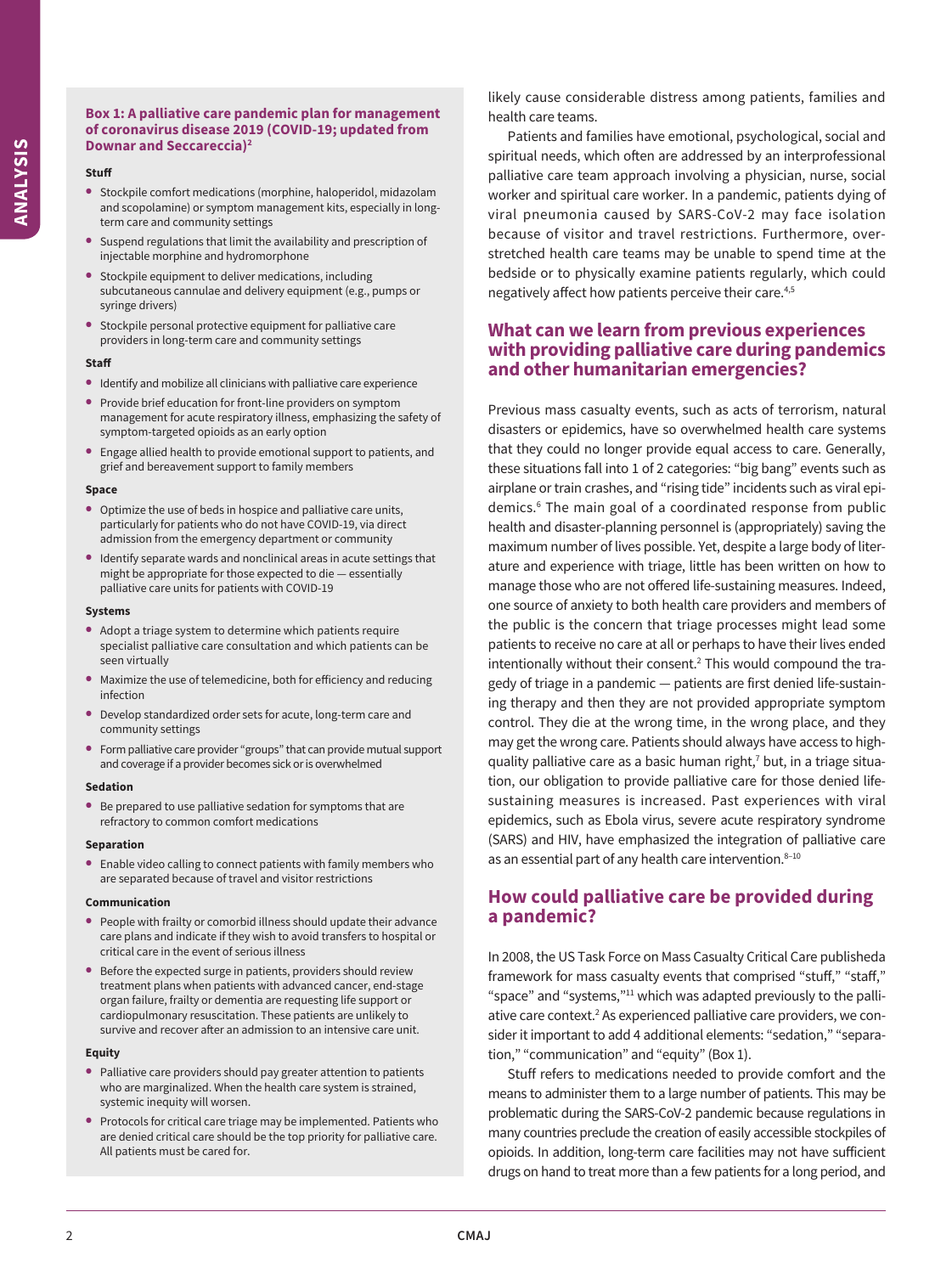# **Table 1: Suggested contents of a symptom management kit and recommended starting doses for patients with severe coronavirus disease 2019\***

| <b>Symptom</b>     | <b>Treatment</b>                   | <b>Recommended starting order</b> | <b>Quantity for kit</b> |
|--------------------|------------------------------------|-----------------------------------|-------------------------|
| Pain or dyspnea    | Hydromorphone 2 mg/mL              | 0.5–1.0 mg subct q30min p.r.n.†   | 10 vials                |
| Nausea or delirium | Haloperidol 5 mg/mL                | 1 mg subcut q2h p.r.n.‡           | 10 vials                |
| Sedation           | Midazolam 5 mg/mL                  | 1-2 mg subcut q15min p.r.n.§      | 10 vials                |
| Secretions         | Scopolamine 0.4 mg/mL              | 0.4 mg subcut q4h p.r.n.          | 10 vials                |
| Fever              | Acetaminophen 650 mg suppositories | Administer q6h PR p.r.n.          | 10 vials                |
| Urinary retention  | Foley catheter 16 French           | Insert catheter p.r.n.            | 1 kit                   |
| Dry mouth          | Mouth swabs                        | Mouth care g.i.d. and p.r.n.      | 10 swabs                |

Note: PR = per rectum, p.r.n. = as needed, q4h = every 4 hours, q6h = every 6 hours, q15min = every 15 minutes, q30min = every 30 minutes, q.i.d. = 4 times per day, subct = subcutaneous. \*Adapted with permission from the Champlain Palliative Symptom Management Medication Order Form – Long-term Care. †May start at 0.25 mg in a patient who is opioid naive, frail or older.

‡Relative contraindication in Parkinson disease.

§Higher doses can be used for refractory dyspnea.

these drugs may not be available quickly at the bedside. Preparing and distributing sufficient numbers of "palliative medication kits'' could help address this issue in any setting with substantial numbers of patients who might not survive.<sup>12,13</sup> Ideally, these kits would include opioids to alleviate pain or dyspnea, haloperidol for nausea or agitated delirium, scopolamine for respiratory secretions, acetaminophen for fever and chills, and midazolam for sedation (Table 1). Kits should also include subcutaneous cannulae to deliver these drugs. Infusion systems (e.g., pumps or spring-loaded syringes) should also be available for patients who need continuous medications. We suggest stockpiling sufficient numbers of kits in appropriate locations to ensure availability for a variety of clinicians including paramedics, staff of longterm care facilities and family physicians. Personal protective equipment (PPE) should also be stocked and available to palliative care providers, especially those who visit patients at home. If community providers are unable to provide treatment, their patients will present to acute care and exacerbate the crisis further.

In terms of staff, because palliative care specialist teams cannot provide direct care to all patients who are dying during a surge, regional pandemic planning should include engagement of all interprofessional health care teams who have training and experience in end-of-life care. Spiritual care staff and social work should be ready to manage common psychosocial needs such as grief and bereavement. To build further capacity, focused education on endof-life care for patients with COVID-19 should be provided to frontline health care providers such as primary care physicians, nurse practitioners, paramedics, emergency department staff and nurses in long-term care facilities. This education should focus on the use and titration of opioids for dyspnea. Several studies highlighted the safety and efficacy of opioids for treating dyspnea in advanced lung disease,<sup>14,15</sup> improving respiratory mechanics in chronic lung disease,<sup>15</sup> and reducing dyspnea and tachypnea without causing a rise in the level of carbon dioxide.<sup>16,17</sup> All front-line providers should feel comfortable using symptom-targeted opioids early for dyspnea without waiting for respiratory failure to develop. Breathing is essential for life, but respiratory distress is not.

A 2006 report about hospice use in Taiwan during the SARS outbreak found that palliative care space had the potential to be underused.18 During an epidemic, people try to avoid health care facilities, and normal referral and transportation systems are disrupted. Paradoxically, even though more people are dying, they are likely to die in circumstances that prevent them from accessing hospice beds. Thus, new space may be needed to care for large numbers of patients who are dying of COVID-19–associated respiratory failure. This may be a specialized inpatient ward or a separate location adjacent to a hospital if transport to hospital is not feasible. Patients at home or living in a long-term care facility could be cared for on site, although they may need to be sequestered from others. A quiet and peaceful environment is recommended to support patient dignity in the last hours and days of life.

## **Box 2: Suggested triage tool for referral to specialist palliative care19**

All clinicians providing palliative care should address physical, social, financial and spiritual concerns

## **Clinicians who are not palliative care specialists (hospitalists, family physicians, internists, ICU physicians, nurse practitioners, nurses and paramedics) support the following:**

- **•** Identification and management of pain, dyspnea, agitated delirium and respiratory congestion
- **•** Management of caregiver grief
- **•** Discussions about prognosis, goals of treatment, suffering and resuscitation status

## **Palliative care specialist clinicians support the following:**

- **•** Patients with complex or refractory symptoms
- **•** Patients who are denied access to critical care owing to a triage protocol, despite wanting aggressive care
- **•** Management of complex depression, anxiety, grief and existential distress
- **•** Requirement for palliative sedation therapy
- **•** Pre-existing opioid use disorder
- **•** Patients with young children
- **•** Patients belonging to marginalized populations, including the homeless, incarcerated persons and Indigenous Peoples, who are at risk of being underserved by the health care system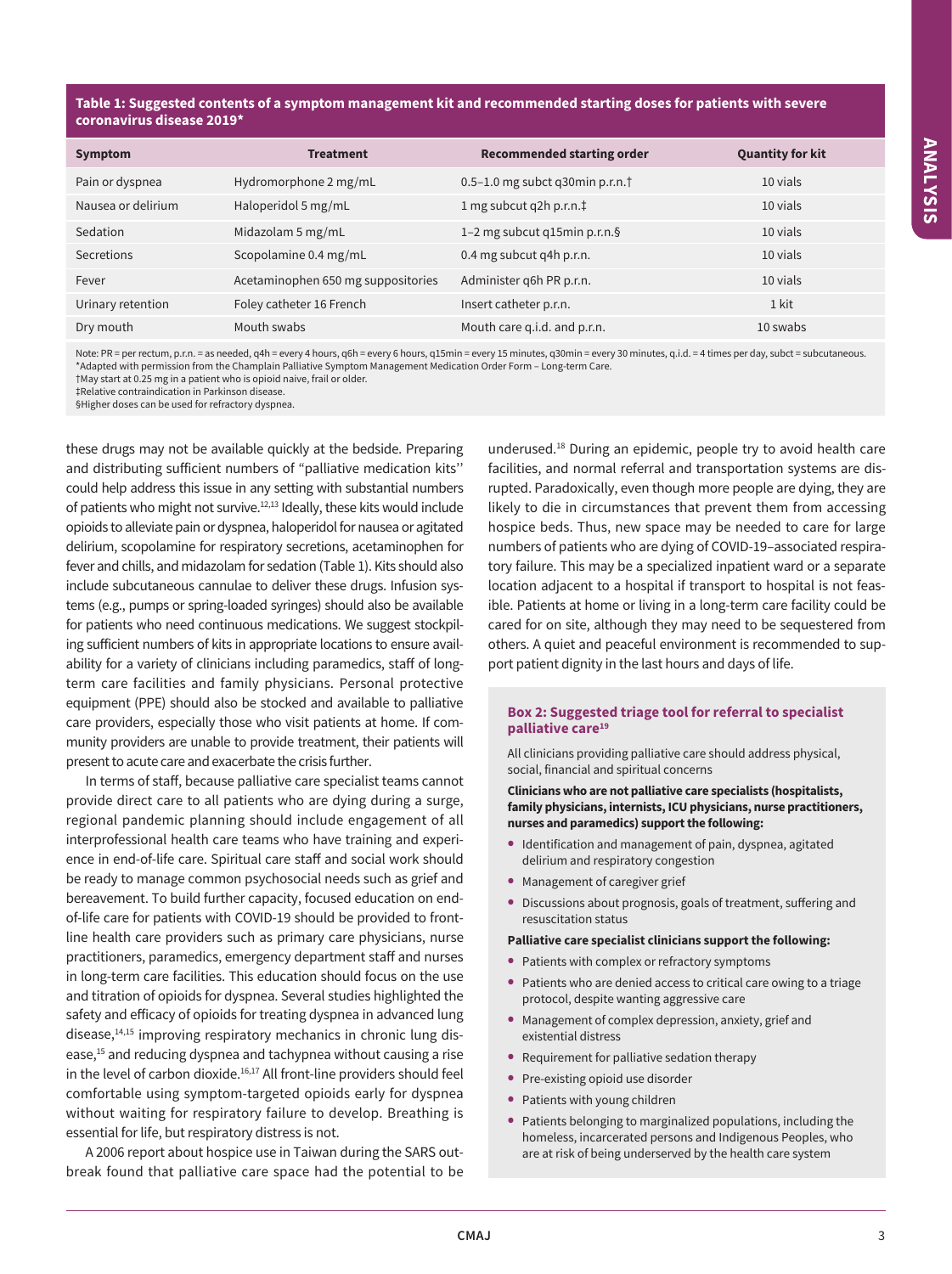New systems are needed, including a triage system to allocate clinicians who could provide both primary- and specialist-level palliative care (Box 2). Symptom management for most patients with pneumonia is straightforward; a standardized order set (Table 1) and titration parameters (https://palliativecare.med.ubc.ca/coronavirus/) might reduce the need for referral to a specialist. Virtual visits can optimize efficiency and reduce risk of infection during a pandemic, and providers who are required to self-isolate or quarantine can continue to provide care. Palliative care providers should also anticipate that they might become sick or be asked to cover for sick or quarantined colleagues. As many palliative care providers work with little or no backup, this could have a dramatic effect on service provision. Providers should form (or join) larger groups of palliative care providers to help with cross-coverage and fluctuations in workload. This would also facilitate collegial wellness check-ins.

For symptoms of COVID-19 that are refractory to common comfort medications, palliative sedation is appropriate. Palliative sedation involves the use of sedatives at end of life to reduce a patient's level of consciousness so that they are not suffering. Protocols are accessible on the Internet,<sup>20</sup> and, if available, palliative care consultants should support providers who are not experienced in providing this procedure. In our opinion, palliative sedation is preferable to medical assistance in dying (MAiD) for patients with severe respiratory failure caused by SARS-CoV-2, given the 10-day reflection period, number of witnesses and assessors required, and the current requirement for full capacity to determine eligibility for MAiD. Attempting to honour an urgent MAiD request is likely to prolong suffering in those who are imminently dying.

# **support to a patient or family member who is denied intensive care because of resource scarcity**

Normally, when somebody develops critical illness, the medical team would offer them intensive care (a combination of medications and machines to support their vital organs), provided that the medical team felt that they had a reasonable chance of survival. However, because of the COVID-19 outbreak, we are currently unable to offer intensive care to everyone who is critically ill. As a result, our hospital is working under triage guidelines, which means that we are offering intensive care only to those who are most likely to be able to survive and recover from their critical illness. You probably have heard about this in the news — all hospitals in the region are working under these guidelines.

I regret to inform you that we are unable to offer you intensive care treatments at this time, as a result of the triage guidelines. Because of your medical condition, the likelihood that you would survive even with intensive care is considered to be too low for us to offer intensive care. The team has made this decision based on the following information:

I am deeply sorry about this situation. This is not the way we ordinarily make these decisions, and I can only imagine how you must feel right now. I want you to know that even though we cannot offer intensive care, we will do everything else that could conceivably give you a chance of recovering, including: \_\_\_\_\_\_\_\_\_.

And I promise you that, no matter what, we will also use medication to treat any discomfort, such as pain or shortness of breath. We know that when we treat discomfort appropriately, this is not harmful and may actually help improve your condition.

Isolation measures, limitations on visitors and travel restrictions could lead to an increased sense of separation in patients who are nearing end of life and their families, which occurred during the SARS epidemic in 2003.<sup>9</sup> Since then, technological advances have made video calling commonplace, which should help alleviate the sense of isolation for many. We suggest that health care facilities offer smartphones, tablets or laptops to patients and provide free Internet connections during the pandemic. However, some patients will not be able to use video calling because of their condition, so social workers and spiritual health professionals should prioritize these individuals for support. In addition, should PPE be available, we suggest that family members be allowed to visit. We should also recognize that the effect of separation will not end when the patient dies and anticipate the need to support family members through their disrupted grief and bereavement.

Patients who are frail, older or have multiple comorbidities are at the highest risk of death from SARS-CoV-2. Many of these patients will not ask for aggressive life-prolonging measures such as mechanical ventilation. Instead, they will prioritize honest communication, having time to say goodbye to loved ones and avoiding being a burden on their family.<sup>21</sup> In a situation of resource scarcity, patients and family members may be surprised to learn that they will not be offered life-sustaining measures. This will be a challenging scenario for many physicians, and a sensitive, supportive approach may help reduce the distress of the patient and family (Box 3). However, if they are informed that their chances of surviving critical illness are poor, many will choose not to experience the burdens of intensive care.<sup>22</sup> Therefore, when assessing patients who are critically ill with respiratory failure caused by SARS-CoV-2, it will be important for all physicians to ensure that any proposed treatment is clinically indicated **Box 3: Suggested language for physicians providing** 

## **Box 4: Suggested language for discussing a treatment plan with someone who is unlikely to survive a critical illness, but whose current care plan would include lifesustaining therapies if indicated**

You (your loved one) is currently suffering from \_\_\_\_\_. We have given you treatments, including \_\_\_\_\_\_ , but it seems as though your body is not responding well to them. If this continues, we would need to consider the use of life-sustaining treatments to support your body.

I am very concerned about this scenario; although it is very easy to start life-sustaining treatments, there are many scenarios where we strongly prefer not to because the chances of recovery are poor. That is usually when someone has chronic or incurable medical conditions, or their body has become weaker than it used to be. The other concern is that these treatments can cause a lot of discomfort. Of course, many people are willing to experience discomfort if there is a reasonable chance of a good recovery. But if the treatments cause discomfort and the chances of recovery are poor, we are very hesitant to offer those treatments.

I would like to propose an alternative plan. I would like to suggest that we continue doing the things that we are currently doing, including \_\_\_\_\_\_\_\_, in the hope that you might still respond and recover. We do not want to take away that opportunity. But if your body does not respond and you get worse, I would suggest that we do not start life-sustaining treatments. Instead, if you get worse, I would suggest that we focus on keeping you comfortable, understanding that any further escalation of care would probably do more harm than good. What do you think about that?